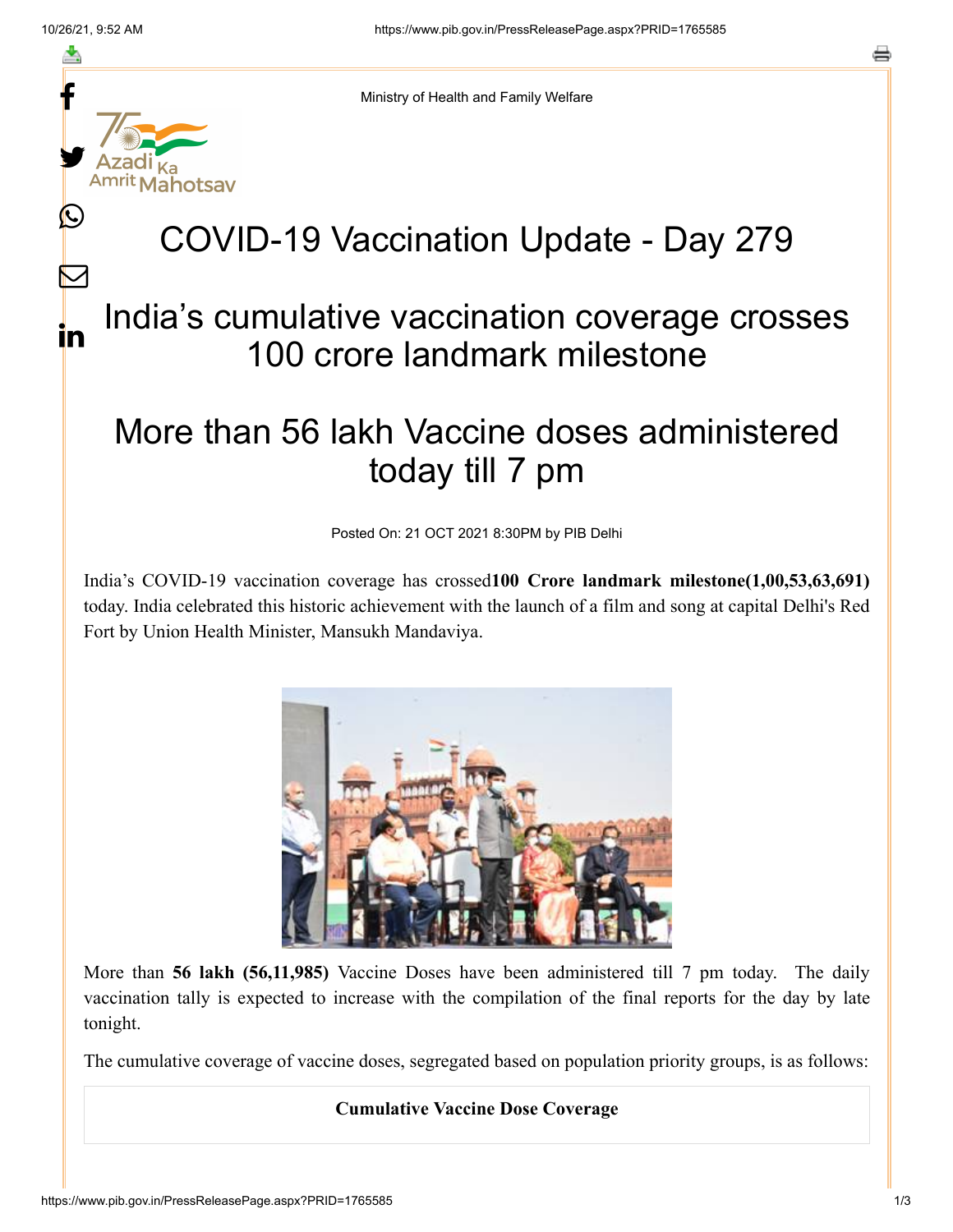| f<br>$\bf \Omega$ | <b>HCWs</b>                                  | $1st$ Dose           | 10377801   |
|-------------------|----------------------------------------------|----------------------|------------|
|                   |                                              | $2nd$ Dose           | 9117696    |
|                   | <b>FLWs</b>                                  | 1 <sup>st</sup> Dose | 18368605   |
|                   |                                              | $2nd$ Dose           | 15634516   |
| in                | Age Group 18-44 years                        | $1st$ Dose           | 402027196  |
|                   |                                              | $2nd$ Dose           | 119796260  |
|                   | Age Group 45-59 years                        | 1 <sup>st</sup> Dose | 170628046  |
|                   |                                              | $2nd$ Dose           | 88971251   |
|                   | Over 60 years                                | 1 <sup>st</sup> Dose | 107374992  |
|                   |                                              | $2nd$ Dose           | 62733097   |
|                   | Cumulative 1 <sup>st</sup> dose administered |                      | 709110871  |
|                   | Cumulative 2 <sup>nd</sup> dose administered |                      | 296252820  |
|                   | <b>Total</b>                                 |                      | 1005363691 |

Today's achievement in the vaccination exercise, segregated by population priority groups, is as follows:

| Date: 21 <sup>st</sup> October, 2021 (279 <sup>th</sup> Day) |            |       |  |  |
|--------------------------------------------------------------|------------|-------|--|--|
| <b>HCWs</b>                                                  | $1st$ Dose | 95    |  |  |
|                                                              | $2nd$ Dose | 8670  |  |  |
| <b>FLWs</b>                                                  | $1st$ Dose | 184   |  |  |
|                                                              | $2nd$ Dose | 26790 |  |  |